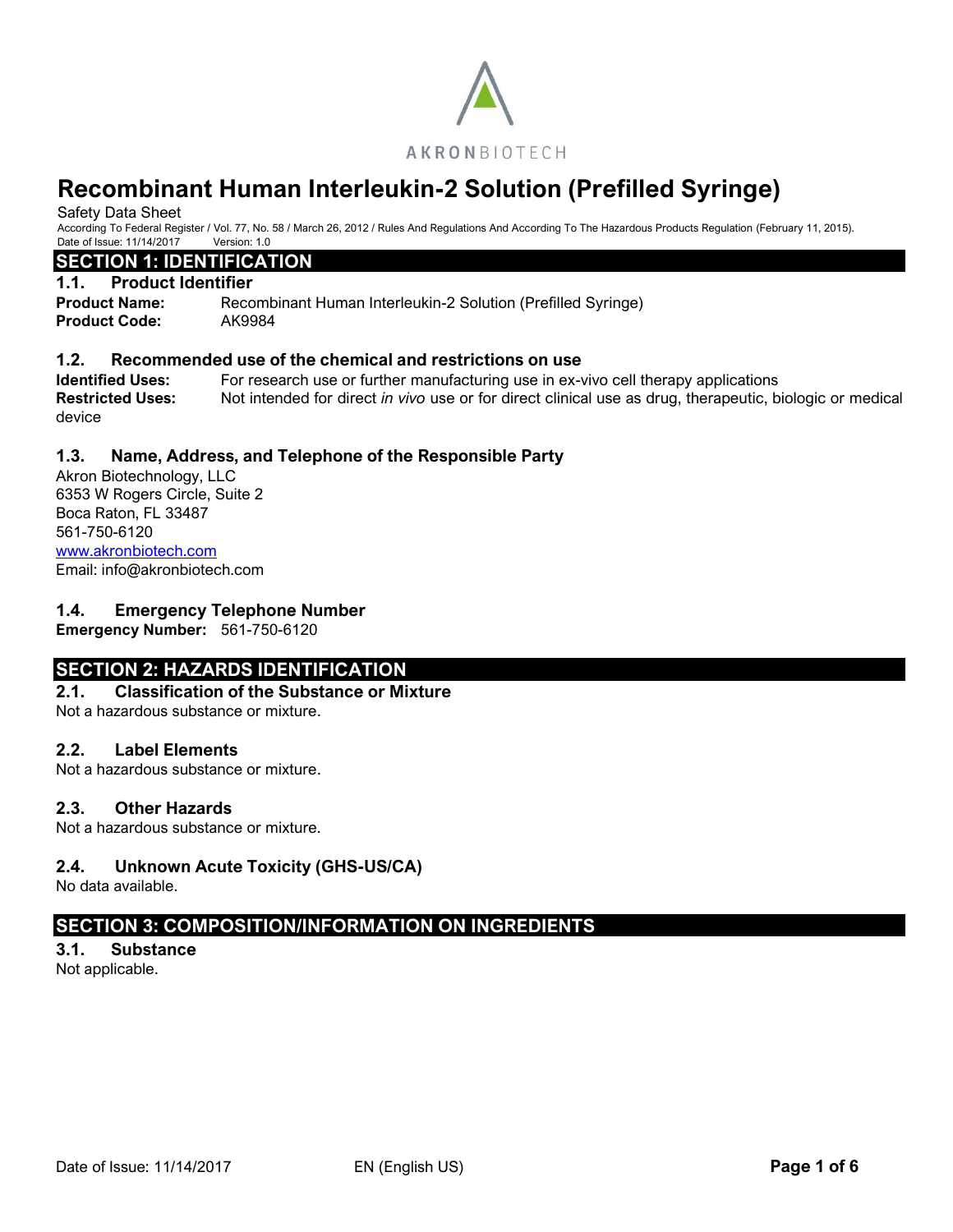Safety Data Sheet

According To Federal Register / Vol. 77, No. 58 / March 26, 2012 / Rules And Regulations And According To The Hazardous Products Regulation (February 11, 2015).

#### **3.2. Mixture**

This product contains no substances which are considered to be hazardous to health at their given concentrations.

| <b>Chemical Name</b>                            | <b>Common name and synonyms</b>                                                                                   | <b>Product Identifier (CAS-No)</b> |
|-------------------------------------------------|-------------------------------------------------------------------------------------------------------------------|------------------------------------|
| Recombinant Human Interleukin-2<br>$(rHu IL-2)$ | Not applicable                                                                                                    | Not applicable                     |
| Sodium dodecyl sulfate                          | Dodecyl sodium sulfate, Dodecyl sulfate<br>sodium salt, Lauryl sulfate sodium salt, SDS,<br>Sodium lauryl sulfate | $151 - 21 - 3$                     |
| Mannitol                                        | Mannite                                                                                                           | 69-65-8                            |
| Monosodium phosphate                            | Monosodium dihydrogen orthophosphate,<br>Monosodium phosphate, Sodium dihydrogen<br>phosphate                     | 7558-80-7                          |
| Disodium phosphate                              | Disodium hydrogen phosphate, Disodium<br>phosphate, Sodium hydrogen phosphate                                     | 7558-79-4                          |

# **SECTION 4: FIRST AID MEASURES**

# **4.1. Description of First-aid Measures**

#### **Inhalation:**

Not expected to be an inhalation hazard under anticipated conditions of normal use of this material. Seek medical advice if necessary.

#### **Skin Contact:**

Remove contaminated clothing. Rinse affected area with water for at least 5 minutes. Obtain medical attention if irritation develops or persists.

#### **Eye Contact:**

Rinse cautiously with water for at least 15 minutes. Remove contact lenses, if present and easy to do. Continue rinsing. Obtain medical attention if irritation develops or persists.

#### **Ingestion:**

Rinse mouth with water. Do NOT induce vomiting. Obtain medical attention.

#### **4.2. Most Important Symptoms and Effects Both Acute and Delayed**

Not applicable.

# **4.3. Indication of Any Immediate Medical Attention and Special Treatment Needed**

Not applicable.

# **SECTION 5: FIRE-FIGHTING MEASURES**

## **5.1. Extinguishing Media**

**Suitable extinguishing media:** Use water spray, alcohol-resistant foam, dry chemical or carbon dioxide. **Unsuitable extinguishing media:** No data available.

#### **5.2. Special Hazards Arising From the Substance or Mixture**

No data available.

# **5.3. Advice for Firefighters**

Standard procedure for chemical fires.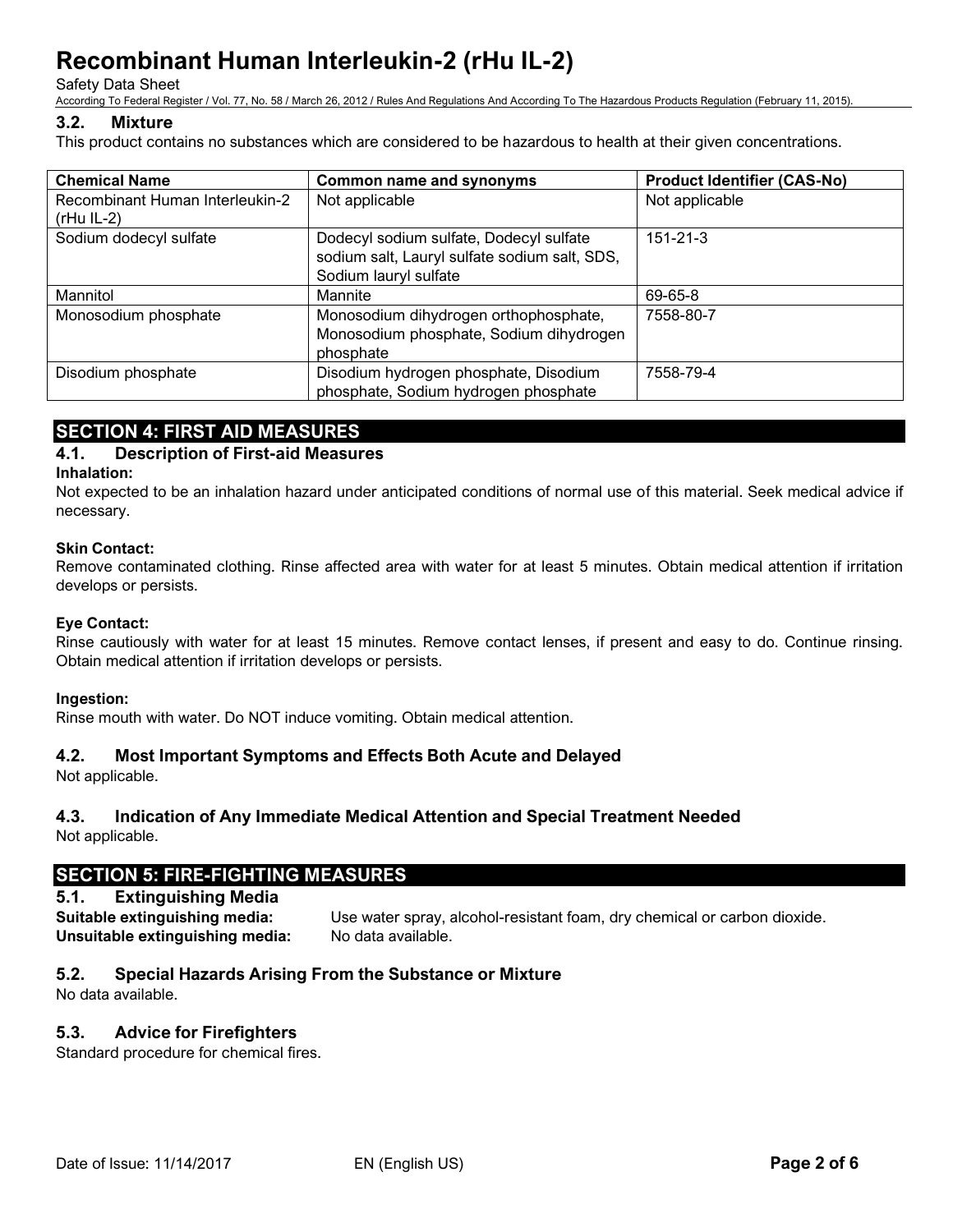#### Safety Data Sheet

According To Federal Register / Vol. 77, No. 58 / March 26, 2012 / Rules And Regulations And According To The Hazardous Products Regulation (February 11, 2015).

# **SECTION 6: ACCIDENTAL RELEASE MEASURES**

**6.1. Personal Precautions, Protective Equipment and Emergency Procedures**

Ensure adequate ventilation. Always wear recommended Personal Protective Equipment. See Section 8 for more detail.

## **6.2. Environmental Precautions**

Do not let product enter drains. Discharge into the environment must be avoided.

## **6.3. Methods and Materials for Containment and Cleaning Up**

Soak up with inert absorbent material.

## **6.4. Reference to Other Sections**

See Section 8 for exposure controls and personal protection and Section 13 for disposal considerations.

# **SECTION 7: HANDLING AND STORAGE**

#### **7.1. Precautions for Safe Handling**

Use appropriate personal protective equipment (PPE). Avoid contact with skin and eyes. Avoid inhalation of vapor or mist.

#### **7.2. Conditions for Safe Storage, Including Any Incompatibilities**

Keep container tightly closed in a dry, well-ventilated place and at a temperature of 2-8°C.

## **7.3. Specific End Use(s)**

Apart from the uses mentioned in section 1.2 no other specific uses are stipulated.

# **SECTION 8: EXPOSURE CONTROLS/PERSONAL PROTECTION**

### **8.1. Control Parameters**

The product contains no substances with occupational exposure limit values from the manufacturer, supplier, importer, or the appropriate advisory agency including: ACGIH (TLV), AIHA (WEEL), NIOSH (REL), OSHA (PEL), Canadian provincial governments, or the Mexican government.

#### **8.2. Exposure Controls**

#### **Appropriate Engineering Controls:**

Emergency eye wash fountains and safety showers should be available in the immediate vicinity of any potential exposure. Ensure adequate ventilation, especially in confined areas. Handle in accordance with good industrial hygiene and safety practice.

#### **Personal Protective Equipment (PPE):**



#### **Hand Protection:**

Handle with gloves. Gloves must be inspected prior to use. Use proper glove removal technique (without touching glove's outer surface) to avoid skin contact with this product. Dispose of contaminated gloves after use in accordance with applicable laws and good laboratory practices. Wash and dry hands

#### **Eye Protection:**

Use face shield, chemical goggles or safety glasses tested and approved under appropriate government standards such as NIOSH (US) or EN 166 (EU).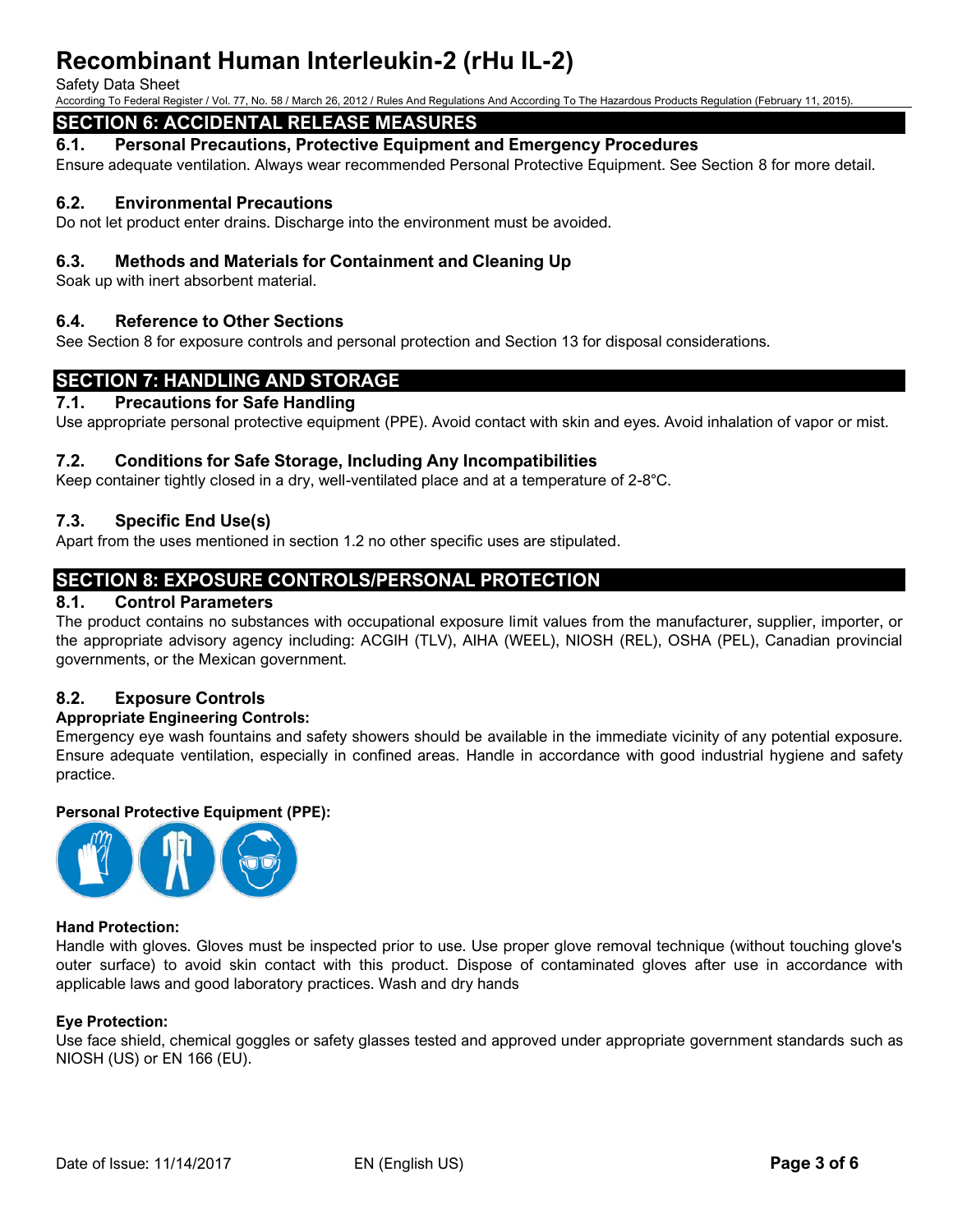Safety Data Sheet

According To Federal Register / Vol. 77, No. 58 / March 26, 2012 / Rules And Regulations And According To The Hazardous Products Regulation (February 11, 2015).

#### **Skin and Body Protection:**

Complete suit protecting against chemicals. The type of protective equipment must be selected according to the concentration, amount of the hazardous substance at the specific workplace and appropriate risk assessment.

#### **Respiratory Protection:**

In case of inadequate ventilation, oxygen deficient atmosphere, or where exposure levels are not known wear approved respirators and components tested and approved under appropriate government standards such as NIOSH (US) or CEN (EU).

#### **Hygiene measures:**

Handle in accordance with good industrial hygiene and safety practice.

#### **Environmental Exposure Controls:**

Do not let product enter drains.

# **SECTION 9: PHYSICAL AND CHEMICAL PROPERTIES**

#### **9.1. Information on Basic Physical and Chemical Properties**

| Appearance                             | Clear, colorless, particle-free liquid at room temperature |
|----------------------------------------|------------------------------------------------------------|
| Odor                                   | Odorless                                                   |
| Odor threshold                         | Not available                                              |
| рH                                     | Not available                                              |
| Melting point/freezing point           | Not available                                              |
| Boiling point/boiling range            | Not available                                              |
| Flash point                            | Not available                                              |
| Evaporation rate                       | Not available                                              |
| Flammability (solid, gas)              | Not available                                              |
| Lower flammable limit                  | Not available                                              |
| Upper flammable limit                  | Not available                                              |
| Vapor pressure                         | Not available                                              |
| Relative vapor density at 20°C         | Not available                                              |
| Relative density                       | Not available                                              |
| Solubility                             | Not available                                              |
| Partition coefficient: N-Octanol/Water | Not available                                              |
| Auto-ignition temperature              | Not available                                              |
| Viscosity                              | Not available                                              |
|                                        |                                                            |

# **SECTION 10: STABILITY AND REACTIVITY**

**10.1. Reactivity:**

No data available.

#### **10.2. Chemical Stability:**

Stable under recommended handling and storage conditions (see section 7).

#### **10.3. Possibility of Hazardous Reactions:**

No data available.

#### **10.4. Conditions to Avoid:**

No data available.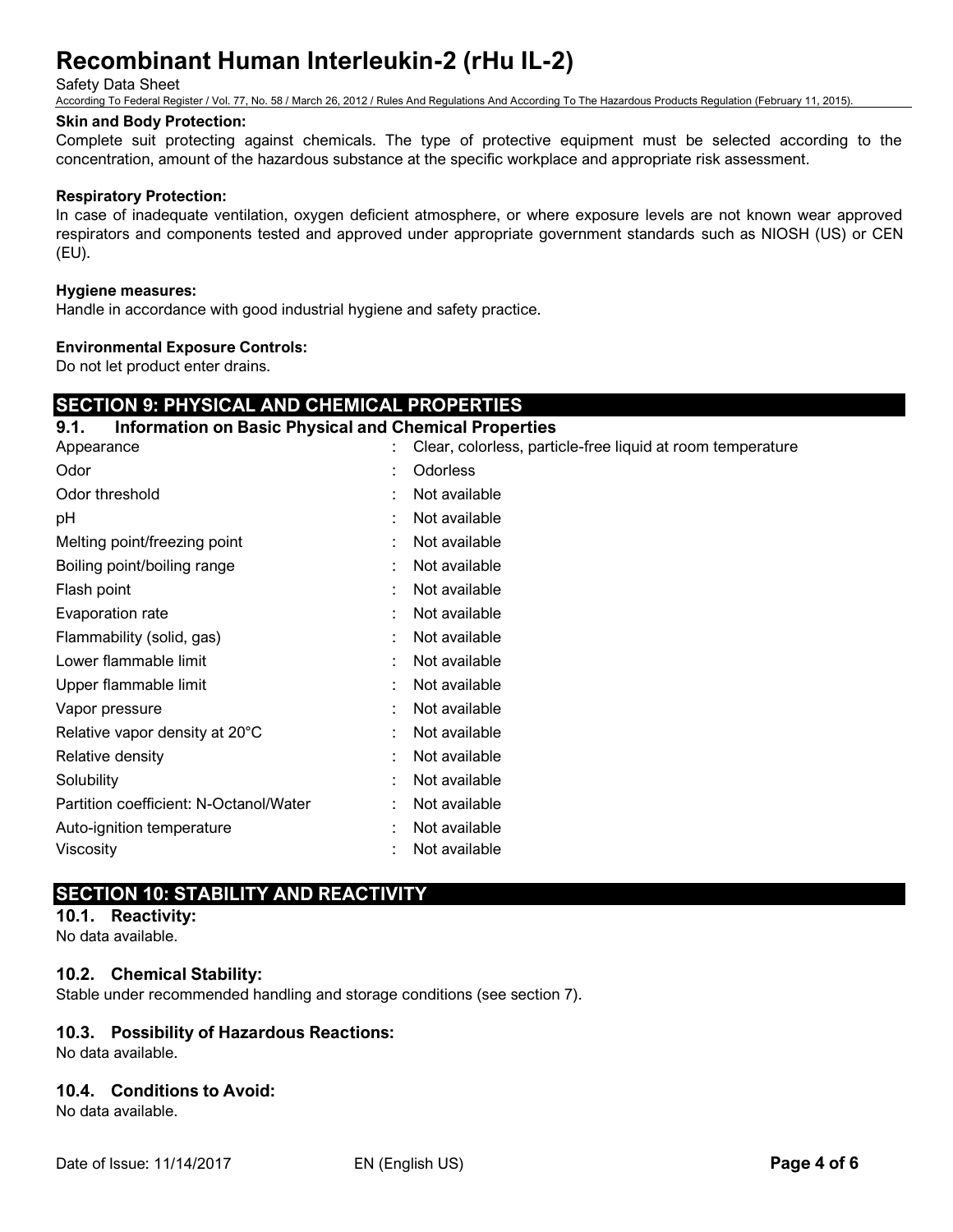Safety Data Sheet

According To Federal Register / Vol. 77, No. 58 / March 26, 2012 / Rules And Regulations And According To The Hazardous Products Regulation (February 11, 2015).

# **10.5. Incompatible Materials:**

No data available.

#### **10.6. Hazardous Decomposition Products:**

Under normal conditions of storage and use, hazardous decomposition products should not be produced.

# **SECTION 11: TOXICOLOGICAL INFORMATION**

#### **11.1. Information on Toxicological Effects**

There is no data available indicating acute toxicity.

| <b>Inhalation Exposure</b>                         | Not classified |
|----------------------------------------------------|----------------|
| <b>Ingestion Exposure</b>                          | Not classified |
| Skin Exposure                                      | Not classified |
| Eye Exposure                                       | Not classified |
| <b>Germ Cell Mutagenicity</b>                      | Not classified |
| Carcinogenicity                                    | Not classified |
| <b>Reproductive Toxicity</b>                       | Not classified |
| Specific Target Organ Toxicity (Single Exposure)   | Not classified |
| Specific Target Organ Toxicity (Repeated Exposure) | Not classified |
| <b>Aspiration Hazard</b>                           | Not classified |

# **SECTION 12: ECOLOGICAL INFORMATION**

#### **12.1. Ecotoxicity**

The product contains no substances known to be hazardous to the environment or not degradable in waste water treatment plants.

#### **12.2. Persistence and Degradability**

No data available.

#### **12.3. Bioaccumulative Potential**

No data available.

#### **12.4. Mobility in Soil**

No data available.

#### **12.5. Other Adverse Effects**

No data available.

# **SECTION 13: DISPOSAL CONSIDERATIONS**

## **13.1. Waste treatment methods**

Treatment of waste per local authority regulations. Empty containers may retain product residues. Avoid disposal of material into untreated sewers. Disposal of this product, solutions and any by-products should at all times comply with the requirements of environmental protection and waste disposal legislation and any regional, national and local authority requirements.